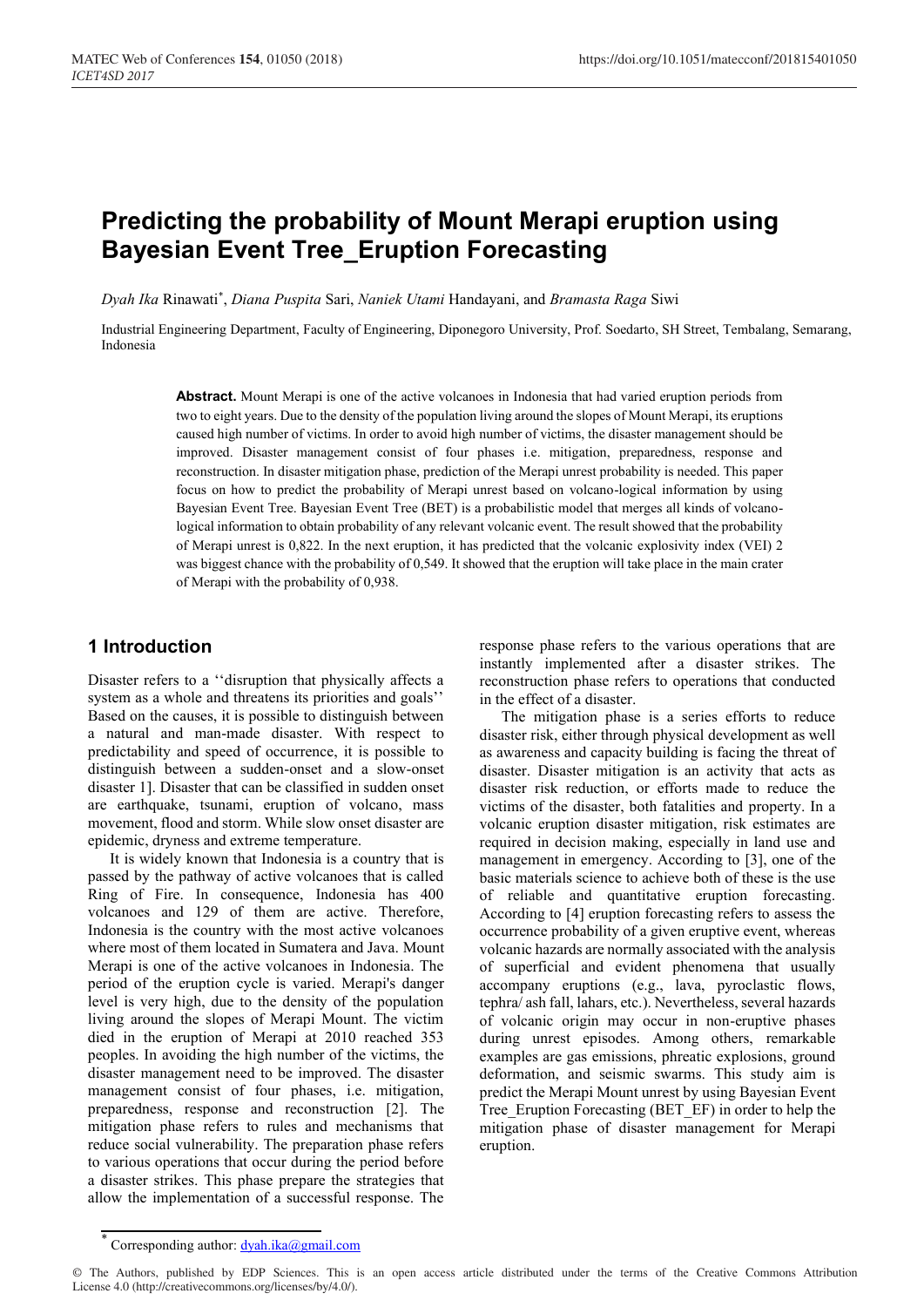# **2 Research Method**

#### **2.1 Bayesian Event Tree Model**

Eruption forecasting is complicated to do because there are many data and relatively poor knowledge in the eruption process. In contrast with this reality, the extreme risk caused by many volcanoes eruption push to solve this problem. [3]. According to [5], Bayesian statistic is good for forecast the volcano eruption forecasting. Bayesian Event Tree (BET) is a quantitative model for volcanic hazard assessment. BET also offers a short-term and long-term forecast, therefore it can be used in many aspects such as: (1) to compare various types of risk, (2) to analyze the cost / benefit of the risk of mitigation, (3) to show the right land use planning and residential location, and (4) suggesting direct risk reduction like evacuation for people living in a dangerous area [6]. BET represents a development of the method proposed by [7] Marzocchi. BET is probabilistic model that merges all kinds of volcano-logical information – from theoretical/empirical models, geological and historical data, and monitoring observations – to obtain probability of any relevant volcanic event. Such probabilities represent a homogeneous and quantitative synthesis of the present knowledge about the volcano [4]. In general, BET does not rule out any possibility, but it shapes the probability distribution of the event considered around the most likely outcome accounting for all the information reported above.

This model is based on the event tree concept, which is a graphic representation of every event. Every branch is referring to every step to gain a more specific event and the end of the branch is representation of future event. This Event tree shows all the relevant results that might happen in every volcanoes activity. The point of every branch is named nodes. Here is a node in event tree scheme [3]:<br>Node 1:

- shows if there is or there is not a volcano activity in time interval (t0, t0 +  $\tau$ ), where t0 is the current time, and  $\tau$  is a time window that
- Node 2: shows if a volcano activity is caused by magma or something else (for example, hydrothermal, tectonic, etc.)
- Node 3: shows that magma will reach the surface (there will be an eruption) or not, in time interval (t0, t0 +  $\tau$ )
- Node 4: shows the location of eruption
- Node 5: shows the size of the eruption (for example, Volcanic Eruption Index)

"Node *k*" indicate one of the possible events of the *k*th of the event tree. A probability function was attributed at each nodes. For each nodes, there are probability of the conditional events that have been specify,  $[\theta_1^{(unrest)}], [\theta_2^{(magma)}], [\theta_3^{(erup)}], [\theta_4^{(loc)}], [\theta_5^{(size)}],$ where the square brackets stand for a generic "probability density function

(PDF)". Because the first three nodes have only two possible states that are mutually exclusive and exhaustive (unrest and no unrest, magma and no magma, eruption and no eruption), so for simplicity, it has been set,  $[\theta_1^{\text{(unrest)}}] = [\theta_1], [\theta_2^{\text{(magma)}}] = [\theta_2], [\theta_3^{\text{(erup)}}] =$  $[\theta_3]$ .

BET combines all PDFs at each nodes to get the probability of each events. The PDF of the probability of a *k* type eruption occur in the time interval (*t0, t0+τ*] at the *j*th vent location, i.e., Φ1, is

$$
\begin{bmatrix} \Phi_1 \end{bmatrix} = \begin{bmatrix} \theta_1 \end{bmatrix} \begin{bmatrix} \theta_2 \end{bmatrix} \begin{bmatrix} \theta_3 \end{bmatrix} \begin{bmatrix} \theta_4^{(i)} \end{bmatrix} \begin{bmatrix} \theta_5^{(k)} \end{bmatrix} \tag{1}
$$

The probability of having eruption at any location, i.e., Φ2, is

$$
\left[\Phi_2\right] = \sum_{j=1}^{M} \left[\Theta_1\right] \left[\Theta_2\right] \left[\Theta_3\right] \left[\Theta_4^{(j)}\right] \left[\Theta_5^{(k)}\right] \tag{2}
$$

#### **2.2 Parameter of Mount Merapi Activity**

Volcano status or volcano warning scheme in Indonesia are classified into four phases, i.e. "Normal", "Alert", "Standby" and "Caution" [8]. The status was determined by several parameters have been observed. Normal status is a condition where volcanic activity is normal and does not show any increase in activity based on visual observations, or instrumental research results. Alert status is a condition that show increase in seismic activity and other volcanic events. This light changes in activity caused by magma, tectonic and hydrothermal activity. While Standby status happen if there are intensive increase of seismic activities that indicates that the volcano moving toward eruption. Caution Status indicates that the volcano is immediate or erupting or there is a critical state of disaster.

Table 1 show the parameter and value limit that being observed to determine the status of Mount Merapi according to Center for Research and Technological Development Geology Disaster [8].

**Table 1** Parameter of status determination of Mount Merapi

| <b>Status</b> | Parameter                | <b>Value Limit</b> |
|---------------|--------------------------|--------------------|
| Normal        | Swarm                    | None               |
|               | Deformation rate         | $0-0.3$ mm day-1   |
|               | CO <sub>2</sub>          | 5-10 % mol         |
|               | SO <sub>2</sub>          | $0-1\%$ mol        |
|               | H2S                      | $0-1\%$ mol        |
|               | HC1                      | $0-0.3\%$ mol      |
|               | NH <sub>3</sub>          | $0-1,5\%$ mol      |
|               | H2O                      | $80-100\%$ mol     |
|               | Volcanic Earthquake      | None               |
|               | Multi-Phases Earthquake  | None               |
|               | Low-Frequence Earthquake | None               |
|               | Earthquake Avalanches    | None               |
|               | Pyroclastic flows        | None               |
|               | <b>RSAM</b>              | None               |
| Alert         | Swarm                    | Exist              |
|               | Deformation rate         | $> 0.3$ mm/ day    |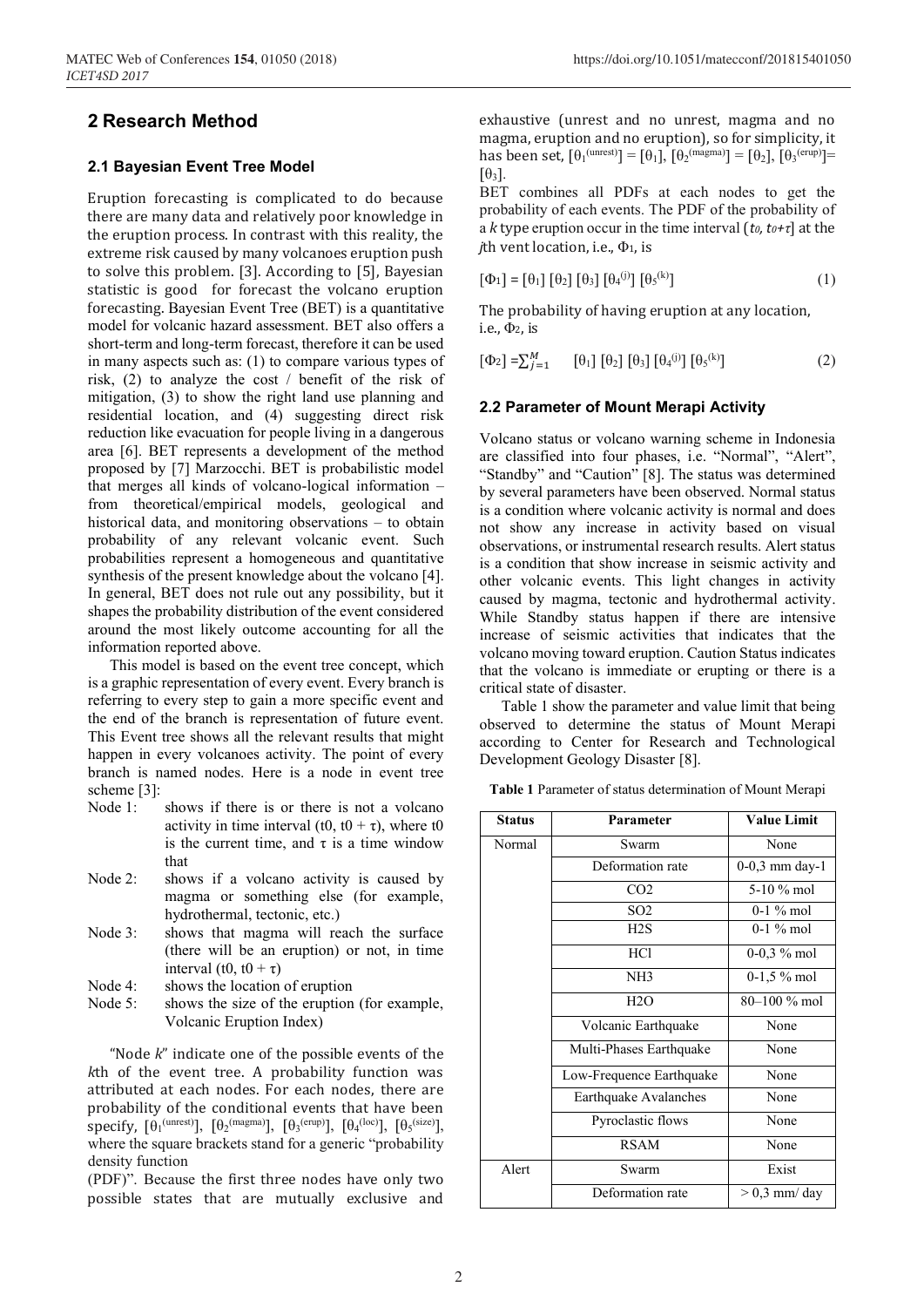| <b>Status</b> | Parameter                | <b>Value Limit</b> |
|---------------|--------------------------|--------------------|
| Standby       | CO <sub>2</sub>          | $>10\%$ mol        |
|               | SO <sub>2</sub>          | $>1\%$ mol         |
|               | H2S                      | $>1\%$ mol         |
|               | HC1                      | $> 0.3 \%$ mol     |
|               | NH <sub>3</sub>          | $>1.5\%$ mol       |
|               | H2O                      | $\leq 80\%$ mol    |
|               | Volcanic Earthquake      | $> 1$ event/day    |
|               | Multi-Phases Earthquake  | $>$ 5 event/ day   |
| Caution       | Volcanic Earthquake      | $>$ 25 event/ day  |
|               | Multi-Phases Earthquake  | $>$ 25 event/ day  |
|               | Low-Frequence Earthquake | Exist              |
|               | Earthquake Avalanches    | Exist              |
|               | Pyroclastic flows        | Exist              |
|               | <b>RSAM</b>              | Exist              |

### **2.3 Historical data of Mount Merapi Eruption**

Based on observation of Mount Merapi from 1961 to 2010, Merapi has recorded 146 times in unrest condition. For 146 times, has recorded 55 periods caused magmatic activity. In an eruption, Mount Merapi erupted as long as 2 until 3 months. From 1780, Merapi erupted 57 times with average rest period between eruption 3-5 years and average scale of eruption in VEI (Volcanic Explosivity Index) is VEI 2. Table 2 show historical data of Merapi eruptions.

**Table 2.** Historical data of Merapi eruptions

| <b>Year of Eruption</b> | <b>Rest Period (Year)</b> | <b>VEI</b>              |
|-------------------------|---------------------------|-------------------------|
| 1786                    | 18                        | 1                       |
| 1791                    | 5                         | $\overline{c}$          |
| 1797                    | 6                         | $\mathbf{1}$            |
| 1807                    | 10                        | $\mathbf{1}$            |
| 1810                    | 3                         | $\mathbf{1}$            |
| 1812                    | $\overline{c}$            | $\mathbf{1}$            |
| 1822                    | 10                        | $\overline{\mathbf{4}}$ |
| 1832                    | 10                        | 3                       |
| 1837                    | 5                         | $\overline{c}$          |
| 1840                    | $\overline{\mathbf{3}}$   | $\mathbf{1}$            |
| 1846                    | 6                         | $\mathfrak{Z}$          |
| 1849                    | $\overline{\mathbf{3}}$   | $\mathfrak{Z}$          |
| 1861                    | $\overline{12}$           | $\overline{c}$          |
| 1862                    | $\mathbf{1}$              | $\overline{c}$          |
| 1865                    | 3                         | $\overline{c}$          |
| 1872                    | $\overline{7}$            | $\overline{\mathbf{4}}$ |
| 1878                    | 6                         | $\overline{c}$          |
| 1883                    | 5                         | $\mathbf{1}$            |
| 1885                    | $\overline{c}$            | $\mathbf{1}$            |

| <b>Year of Eruption</b> | <b>Rest Period (Year)</b> | <b>VEI</b>              |
|-------------------------|---------------------------|-------------------------|
| 1888                    | 3                         | $\overline{c}$          |
| 1889                    | $\mathbf{1}$              | $\mathbf{1}$            |
| 1891                    | $\overline{2}$            | $\overline{2}$          |
| 1897                    | 6                         | $\overline{c}$          |
| 1902                    | 5                         | $\overline{c}$          |
| 1905                    | 3                         | $\overline{c}$          |
| 1907                    | 2                         | $\mathbf{1}$            |
| 1909                    | $\overline{2}$            | $\overline{1}$          |
| 1915                    | 6                         | $\mathbf{1}$            |
| 1920                    | $\overline{5}$            | $\overline{2}$          |
| 1924                    | $\overline{\mathbf{4}}$   | $\,1$                   |
| 1925                    | $\,1$                     | $\,1$                   |
| 1930                    | 5                         | 3                       |
| 1933                    | $\overline{\mathbf{3}}$   | $\overline{c}$          |
| 1935                    | $\overline{c}$            | $\overline{c}$          |
| 1939                    | $\overline{\mathbf{4}}$   | $\overline{\mathbf{c}}$ |
| 1942                    | 3                         | $\overline{c}$          |
| 1948                    | 6                         | $\overline{c}$          |
| 1949                    | $\,1$                     | $\overline{2}$          |
| 1953                    | $\overline{4}$            | $\,1$                   |
| 1954                    | $\,1$                     | $\overline{1}$          |
| 1956                    | $\overline{c}$            | $\overline{2}$          |
| 1957                    | $\,1$                     | $\,1$                   |
| 1961                    | $\overline{4}$            | 3                       |
| 1967                    | 6                         | $\overline{c}$          |
| 1969                    | $\overline{c}$            | $\overline{c}$          |
| 1972                    | 3                         | $\overline{c}$          |
| 1976                    | $\overline{4}$            | $\overline{c}$          |
| 1980                    | $\overline{4}$            | $\overline{c}$          |
| 1986                    | 6                         | $\overline{c}$          |
| 1994                    | 8                         | $\overline{\mathbf{c}}$ |
| 2001                    | $\overline{7}$            | $\overline{\mathbf{c}}$ |
| 2010                    | 9                         | $\overline{4}$          |

# **3 Data Processing**

Data processing have done by using BET\_EF/ Bayesian Event Tree for Eruption Forecasting software that being developed by [3]. Each steps of data input were performed sequentially according to the nodes.

### **3.1 Data Input for Node 1**

Starting from 1961 to 2010, Mount Merapi is actively monitored for 146 months from a total of 600 months of observation. Parameters monitored at node 1 are early warning parameters at alert level, i.e. swarm (small earthquake sequence) and also deformation rate from lava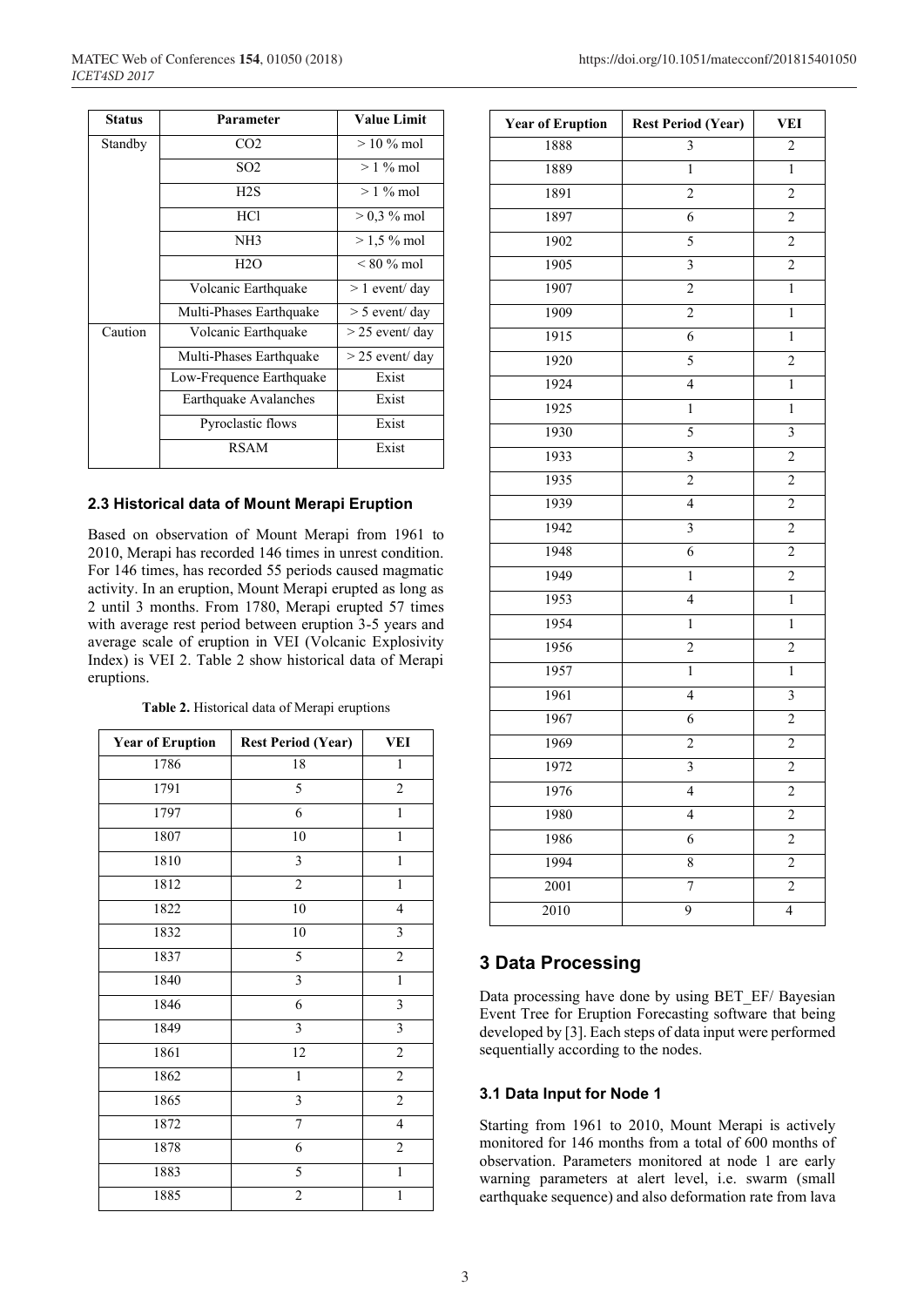dome formation. Figure 1. shows the input process on Node 1.



**Fig. 1** Data Input for Node 1

#### **3.2 Data Input for Node 2**

Mont Merapi is observed as active caused by magmatic activity of 55 months from a total of 146 months of active states. The parameters monitored at node 2 are early warning parameters at the standby level, i.e. volcanic gas content (CO2, SO2, H2S, HCl, NH3), water content (H2O), volcanic earthquakes, and multi-phases earthquakes. Figure 2. Describes data input for node 2.

| 医<br>$\times$<br>Node 2 - Magmatic intrusion                                                       |                                                              |                                                                                                          |  |  |
|----------------------------------------------------------------------------------------------------|--------------------------------------------------------------|----------------------------------------------------------------------------------------------------------|--|--|
| Model                                                                                              | Past data                                                    | Monitoring data                                                                                          |  |  |
| $G$ No<br>$C$ Yes<br>Prior probability of<br>magmatic unrest given an<br>unrest in the next month: | $C$ No<br>G Yes<br>Number of known<br>55<br>magmatic unrest: | Number of monitored<br>8<br>parameters<br>Number of monitored<br>10<br>unrest episodes                   |  |  |
| Confidence:<br>Equivalent number of data:                                                          | Confidence:<br>Number of unrest<br>146<br>episodes:          | In the following forms will be<br>requested to the user:<br>(i) the name of each monitored.<br>parameter |  |  |
| Show preview                                                                                       | Show preview                                                 | (ii) its weight<br>(iii) its thresolds interval<br>(iv) measures during past unrest<br>enisodes          |  |  |
|                                                                                                    |                                                              | <b>Rack</b><br>Help<br>Next<br>Fxit                                                                      |  |  |

**Fig. 2.** Data Input for Node 2

#### **3.3 Data Input for Node 3**

The required data in this stage is how many observed eruptions in a matter of months from the total of Mount Merapi is actively monitored due to the magmatic activity and the parameters monitored at the early warning level. Counted Mount Merapi monitored eruption as much as 46 months from a total of 55 months of active Merapi observed as magmatic activity. Parameters monitored in Node 3 are early warning parameters at standby level, i.e. volcanic earthquakes, multi-phases earthquakes, low-

frequency earthquakes, falling earthquakes, hot clouds, and RSAM (Realtime Seismic Amplitude Measurement). In Figure 3. the data input for Node 3 is given.

| 学                                                                                                                                                                           | Node 3 - Eruption                                                                                                                                                                                                                                       |                                                                                                                                                                                                                                                                                                                                                                                            |
|-----------------------------------------------------------------------------------------------------------------------------------------------------------------------------|---------------------------------------------------------------------------------------------------------------------------------------------------------------------------------------------------------------------------------------------------------|--------------------------------------------------------------------------------------------------------------------------------------------------------------------------------------------------------------------------------------------------------------------------------------------------------------------------------------------------------------------------------------------|
| Model<br>$G$ No<br>C. Yes<br>Prior probability of eruption<br>given a magmatic unrest in<br>the next month:<br>Confidence:<br>Equivalent<br>number of data:<br>Show preview | Past data<br>$C$ No.<br>G Yes<br>Number of known eruptions: 46<br>Confidence:<br>Number of magmatic unrest 55<br>episodes (Node 2):<br>vou don't know the number<br>of magmatic unrest, but only<br>the number unrest, select<br>is tan<br>Show preview | Monitoring data<br>Number of monitored<br>6<br>parameters<br>Number of monitored<br>lo.<br>magmatic unrest episodes<br>In the following forms will be<br>requested to the user:<br>(i) the name of each monitored<br><b>parameter</b><br>(ii) its weight<br>(iii) its thresolds interval<br>(iv) measures during past magmatic<br><i>intrusions</i><br><b>Back</b><br>Help<br>Next<br>Exit |
|                                                                                                                                                                             |                                                                                                                                                                                                                                                         |                                                                                                                                                                                                                                                                                                                                                                                            |

**Fig. 3** Data Input for Node 3

#### **3.4 Data Input for Node 4**

At this node the required data are the central coordinates of Mount Merapi, the radius of the eruption range, the direction of the next eruption, and the historical data of the location of the eruption. Based on the Center for Volcanology and Geological Hazard Mitigation, Mount Merapi lies at 7032'30 "LS and 110026'30" BT. If converted to Universal Transverse Mercator (UTM) unit Mount Merapi lies 9166432.32 m at latitude and 438908.54 m at longitude. The closest range radius is 5 km while the most distant radius is 17 km. The eruption data from 1961-2010 shows that the eruption always appears in the central crater which means it is located at location 1.

| 煲                                                                                                                                                                                                              | Node 4 - Vent location - 1                                                                                                                                                 | $\times$ |
|----------------------------------------------------------------------------------------------------------------------------------------------------------------------------------------------------------------|----------------------------------------------------------------------------------------------------------------------------------------------------------------------------|----------|
| Settings<br>$\bigcirc$ Degrees<br>$C$ UTM<br>Coordinates of the volcano<br>(center):<br>Latitude<br>9166432.32<br>Longitude<br>438908.54<br>Volcanic area / map:<br>Map file (complete path):<br><b>Browse</b> | Geometry<br>C. Central volcano<br>C Caldera<br>Ri. Inner radius<br>5<br>[Km]<br>St. Sectors strike<br>160<br>[Degree]<br>Ro Outer radius<br>$\overline{17}$<br><b>IKml</b> |          |
| Minimum Latitude<br>9147732.3<br>Maximum Latitude<br>9185132.3<br>Minimum Longitude<br>420208.54<br>Maximum Longitude<br>457608.54<br>Map dimension:<br>37.400 Km x 37.400<br>Km                               | Show map<br><b>Back</b><br>Help<br>Next<br>Exit                                                                                                                            |          |

**Fig. 4.** Data Input for Node 4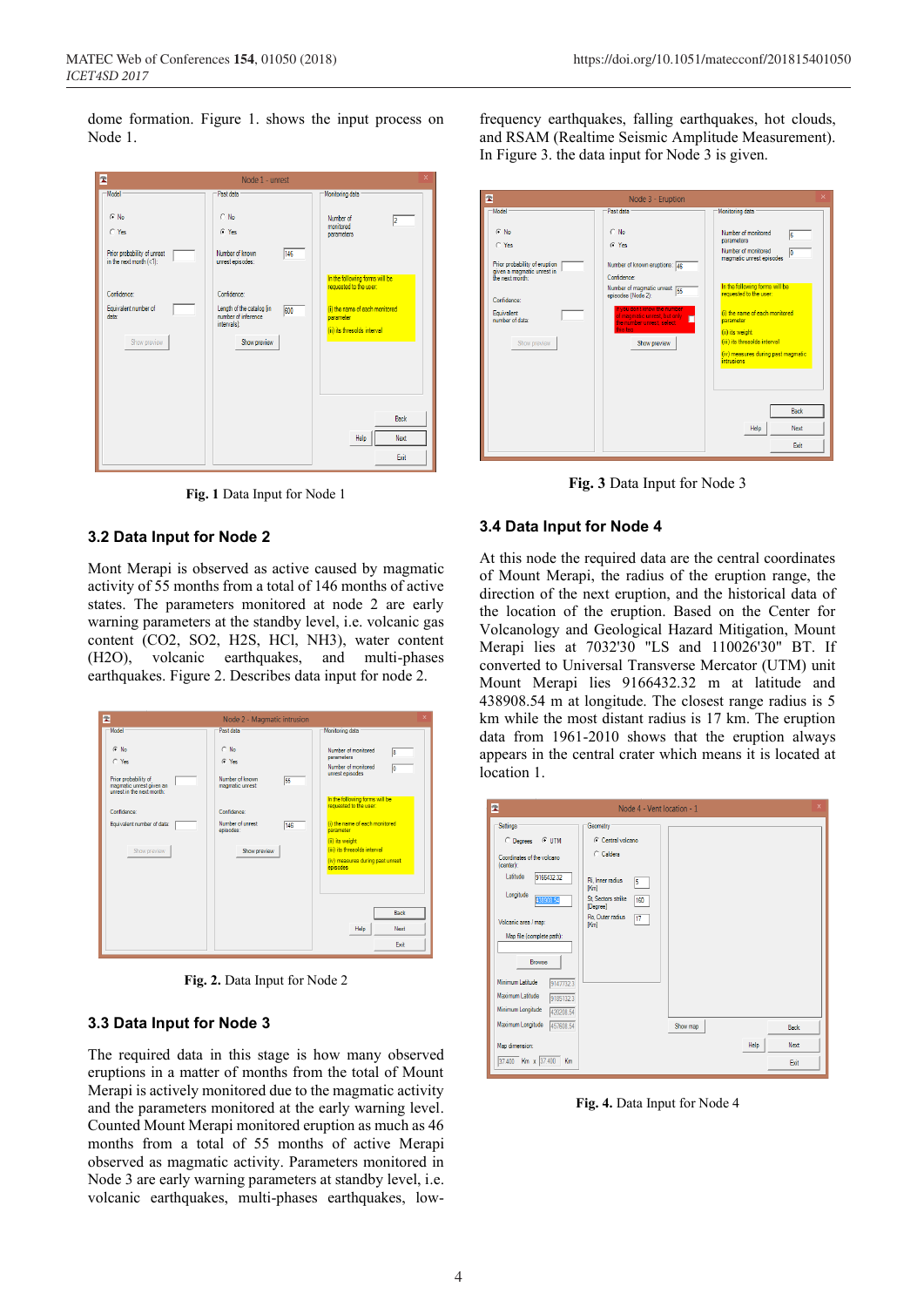#### **3.5 Data Input for Node 5**

The required data on this node is the historical data of eruption size (VEI) of Mount Merapi. Figure 5. shows the input of Node 5 for VEI 1. Input for Node 5 is then performed for each VEIs according to the eruption frequency at each VEIs.



**Fig. 5**. Data Input for Node 5

### **4 Result and Discussion**

The result is shown in Figure 6, Figure 7 and Figure 8. Figure 6 shows the probability of Merapi eruption in the future is 0,82. After getting probability of Merapi eruption, we can get the probability of the location of the next eruption as shown in Figure 7. There are 5 locations that probably being center of eruption.

| ×<br>Gn. Merapi - Node 3 - Eruption |                                                                           |             |           |           |
|-------------------------------------|---------------------------------------------------------------------------|-------------|-----------|-----------|
|                                     | Average                                                                   | 10th perc   | 50th perc | 90th perc |
| Eruption                            | 8.22E-01                                                                  | 7.54E-01    | 8.28E-01  | 8.83E-01  |
| No eruption                         | 1.78E-01                                                                  | 1.17E-01    | 1.72E-01  | 2.46E-01  |
| about 1 percent.<br>Save            | WARNING: Tabled values are approximated with 3 digits. The pie at<br>Help | <b>Back</b> |           | Exit      |

**Fig**. **6.** The probability of Mount Merapi eruption



**Fig 7.** The probability of Mount Merapi Eruption Location

The purpose of predicting eruption's size is to know the future size of the eruption so we can determine which area that will be affected by the eruption of Merapi. As has been stated in the regulation of Ministry of Human Resources No. 15 year 2011 about Mitigation Guidelines of Volcano Disaster, Ground Movement, and Tsunami, disaster-prone zone is divided into three zone: Disasterprone Zone I, Disaster-prone Zone II, and Disaster-prone Zone 3. Disaster-prone Zone I is 17 Km from the central of eruption. Disaster-prone Zone II is 10 Km from the center of eruption. While Disaster-prone Zone III is 5 Km from the center of eruption. The size of the eruption determines which areas affected by Mount Merapi's eruption and the safe zone from the eruption. The 2010 eruption was a high level eruption with VEI of 4, so the government of Sleman did not impose the Disaster-prone zone regulation, hence Disaster-prone Zone I became a dangerous zone too. Therefore, the government of Sleman set the safe radius as 30 Km seeing how big the eruption was in 2010. The size of the future eruption can affect which areas will be affected by it, so the related parties can make a decision regarding safe zone. Software BET EF measures the eruption size in future VEI units. Figure 5 shows the output software that shows the probability of every future VEI. In Figure 8, it can be seen that the biggest probability is VEI 2 and the smallest probability is VEI 4.

| ×<br>Gn. Merapi - Node 5 - Sizes                                                      |          |             |           |           |
|---------------------------------------------------------------------------------------|----------|-------------|-----------|-----------|
|                                                                                       | Average  | 10th perc   | 50th perc | 90th perc |
| Size 1                                                                                | 2.88E-01 | 2.18E-01    | 2.84E-01  | 3.64E-01  |
| Size 2                                                                                | 5.49E-01 | 4.69E-01    | 5.46E-01  | 6.31E-01  |
| Size <sub>3</sub>                                                                     | 9.68E-02 | 5.23E-02    | 9.15E-02  | 1.46E-01  |
| $Size 4+$                                                                             | 6.61E-02 | 2.76E-02    | 6.19E-02  | 1.11E-01  |
| WARNING: Tabled values are approximated with 3 digits. The pie at<br>about 1 percent. |          |             |           |           |
| Save                                                                                  | Help     | <b>Back</b> |           | Exit      |

**Fig. 3** The probability of eruption size

Based on the data processing using software BET\_EF, it shows a probability with beta distribution for every possible size of future eruption. VEI 1 has probability of 0,288. VEI 2 has probability of 0,549. VEI 3 has probability of 0,097. VEI 4 has probability of 0,066. It can be seen from the output software BET\_EF that VEI 2 probability is the highest, so it can be concluded that the level of the next eruption will be the same as VEI 2 level. This is supported by historical data and the characteristics of Merapi Mount that big eruption will occur once every 30-40 years and after that happens, the magma chamber will be emptied and needs time to make another big eruption.

If the next eruption is the same level as VEI 2, it is estimated that Disaster-prone Zone II and some parts of Disaster-prone Zone I will be affected. By seeing the Hazard Map, the areas that will be affected by the eruption